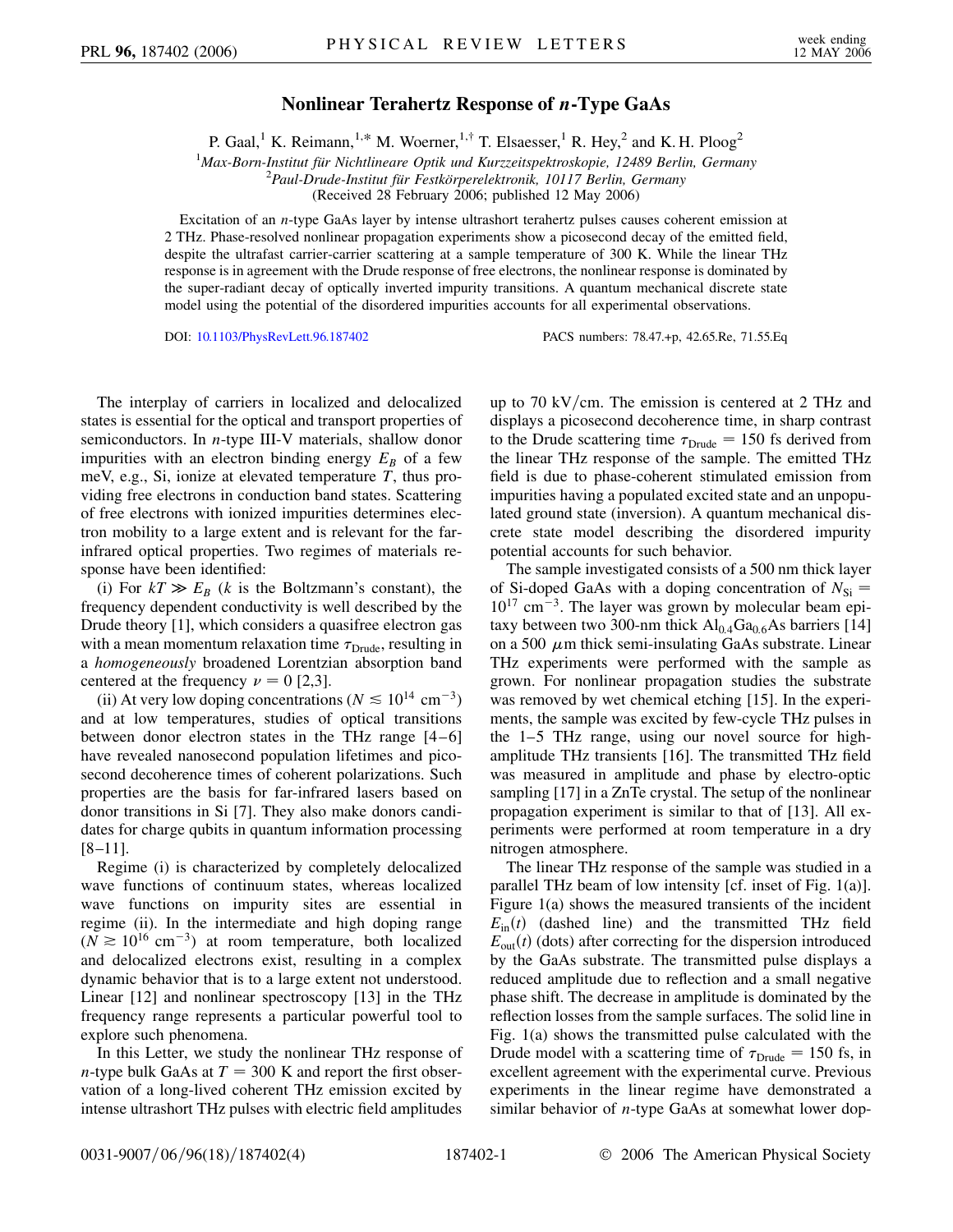

FIG. 1 (color online). (a) Linear propagation of THz pulses through an *n*-type GaAs layer. The electric field is plotted as a function of time for the incident pulse  $E_{\text{in}}(t)$  (dashed line) and for the transmitted pulse  $E_{\text{out}}(t)$  (dots). The expected  $E_{\text{out}}(t)$ according to the Drude model including reflection losses at the surfaces is shown for comparison (solid line). Inset: Experimental setup for the linear regime. (b) Corresponding power spectra. Diamonds, measured difference  $|E_{\text{out}}(v)|^2$  –  $|E_{\text{in}}(\nu)|^2$ . Solid line, the expected Drude result.

ing concentrations [2]. The Fourier transforms of the transients are shown in Fig. 1(b). The difference spectrum  $|E_{\text{out}}(\nu)|^2 - |E_{\text{in}}(\nu)|^2$  (diamonds) is slightly redshifted relative to that of the driving pulse (dashed line) without any spectrally narrow features.

Data recorded in the nonlinear regime of THz response are summarized in Figs. 2 and 3. In such measurements, the sample without the substrate was placed in the focus of two parabolic mirrors [inset of Fig. 2(b)]. Since the thickness of the layer is much smaller than the wavelength of the THz pulse, the waves reflected at the front and rear surfaces of the sample interfere destructively, leading to very low reflection. Figure 2(a) shows the sample response for a driving field amplitude of  $E_{\text{max}} = 45 \text{ kV/cm}$ . At late times, the transmitted field [solid line in Fig. 2] exhibits a weakly damped component oscillating with a frequency  $\nu = 2$  THz, which is the prominent feature in the difference signal  $E_{\text{out}}(t) - E_{\text{in}}(t)$  [Fig. 2(c)]. The cor-



FIG. 2 (color online). Nonlinear propagation of THz pulses through the *n*-type GaAs layer without the substrate. (a) Dashed line, incident pulse  $E_{\text{in}}(t)$ ; solid line, transmitted pulse  $E_{\text{out}}(t)$ . (b) Corresponding power spectra. Inset: experimental setup. (c) The difference signal  $E_{\text{out}}(t) - E_{\text{in}}(t)$  shows weakly damped oscillations at a frequency of  $\nu = 2$  THz. (d) The difference of the power spectra (diamonds) exhibits a pronounced, *positive* peak at 2 THz—in distinct contrast to the expected result from Drude theory (solid line).

responding power spectra are shown in Figs. 2(b) and 2(d).  $|E_{\text{out}}(\nu)|^2$  and  $|E_{\text{in}}(\nu)|^2$  are of similar amplitude, their difference (diamonds) exhibits a pronounced positive peak at 2 THz due to the coherent emission, and negative components due to THz absorption. This behavior is in striking contrast to the Drude response of free electrons (solid line).

In Fig. 3(a), the difference signal  $E_{\text{out}}(t) - E_{\text{in}}(t)$  is plotted for various amplitudes *E*max of the incident THz pulse. We concentrate on the oscillatory signal after the exciting pulse (the parts of the transients shown as solid lines), the Fourier transforms of which are shown in Fig. 3(b). Oscillations are absent for  $E_{\text{max}} = 32 \text{ kV/cm}$ (the weak structure around 2.8 ps is an unintentional pulse replica). For  $E_{\text{max}} \ge 51 \text{ kV/cm}$ , clear oscillations are found, which give rise to the 2 THz peak in the spectrum. In Fig. 3(c), the spectral power of the oscillation around 2 THz (dots) is plotted as a function of  $E_{\text{max}}^2$  (dashed line: linear dependence). The nonlinear response increases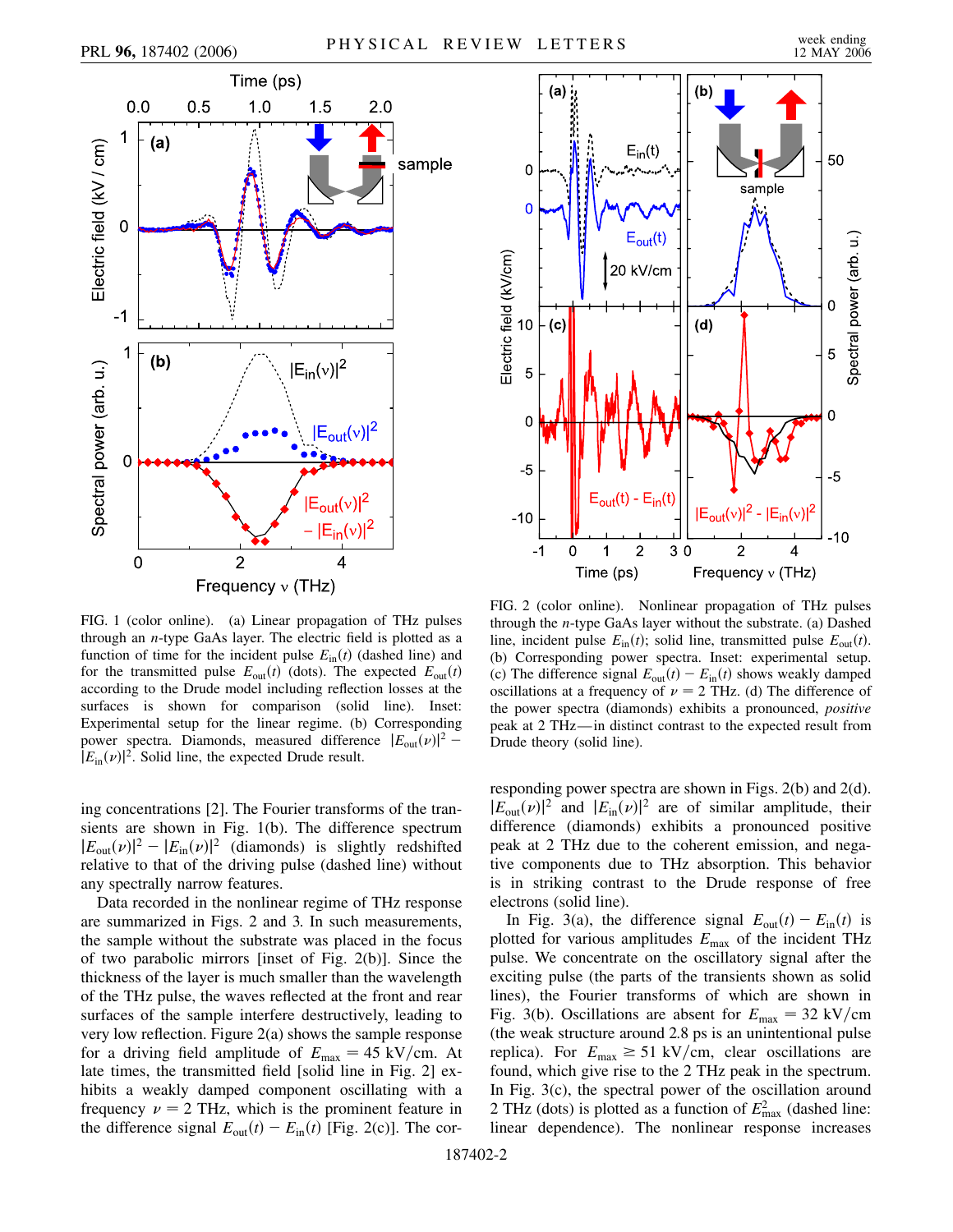

FIG. 3 (color online). (a) Difference signals  $E_{\text{out}}(t) - E_{\text{in}}(t)$ for several amplitudes *E*max of the incident THz pulse. The coherent oscillations after the main pulse (solid lines) occur above a threshold of  $E_{\rm max} \approx 40$  kV/cm. (b) Fourier transforms of  $E_{\text{out}}(t) - E_{\text{in}}(t)$  after the main pulse. (c) Dots: Spectral power at 2 THz as a function of  $E_{\text{max}}^2$ . For comparison, the dashed line shows a linear dependence.

superlinearly with the field amplitude and saturates at very high driving fields.

The coherent THz emission is absent when the sample is excited with THz pulses not containing frequency components above 1.5 THz. Furthermore, a geometrically identical sample with a lower doping concentration of  $N_{\rm Si} = 2 \times 10^{16}$  cm<sup>-3</sup> does not show any coherent emission when studied under identical excitation conditions.

Now, we discuss the physical mechanisms underlying the long-lived coherent emission—an observation in distinct contrast to the Drude theory of intraband electron response. The transverse THz driving field leads to an inplane excitation of electrons in the GaAs layer [18]. The THz spectra in the nonlinear regime [diamonds in Fig. 2(d)] demonstrate a nonresonant absorption of the incident THz pulse and a phase-coherent THz emission with a predominant spectral component at 2 THz. The long coherence time of the emission suggest that electronic resonances related to the impurities play an important role for this behavior.

At the doping concentration  $N_{\text{Si}} = 10^{17} \text{ cm}^{-3}$  of our sample, the equilibrium electron distribution follows a Boltzmann statistics with a significant ( $\approx 30\%$ ) fraction of donors neutral at room temperature. Thus, photoinduced ionization and subsequent recombination of impurities contribute to the THz response of the sample. The driving pulse has sufficient field strength to ionize neutral donors by transferring initially bound electrons from the *S*-like ground state to continuum states, in this way generating additional impurities with an unpopulated ground state. Under such nonequilibrium conditions, the electron gas thermalizes by carrier-carrier scattering on a subpicosecond time scale and populates both high-lying impurity states and the continuum, i.e., conduction band states. In impurities with a populated *P*-like excited state and an unpopulated ground state, stimulated THz emission can occur on the corresponding dipole-allowed optical transition, which overlaps with the spectrum of the THz driving pulse. As a result, the THz pulse saturates the optical gain within a few picoseconds, leading to the emission of a super-radiant phase-coherent electromagnetic wave. This model also explains the observed dependence on *E*max. For low  $E_{\text{max}}$ , the field amplitude is too low for efficient ionization. For high  $E_{\text{max}}$ , the coherent emission saturates, since at most all electrons can emit coherently.

To support this explanation, we performed model calculations of electronic states in a disordered impurity potential. The single particle Schrödinger equation was numerically solved with the Coulomb potentials of 30 randomly distributed positively charged donors in a 67  $\times$  $67 \times 67$  nm<sup>3</sup> box with periodic boundary conditions. The static dielectric constant  $\epsilon_s = 12.4$  and effective electron mass  $m_{\text{eff}} = 0.067m_0$  of GaAs correspond to an effective Bohr radius of  $a_B = 10$  nm and to an effective Rydberg energy of  $E_{\text{Ry}} = 6$  meV.

For such parameters, an isolated hydrogenlike impurity displays an  $1S \leftrightarrow 2P$  transition frequency of  $\approx 1$  THz (4 meV), as experimentally observed in far-infrared luminescence experiments [4]. For the doping density in our sample, the average distance between donors is around 20 nm, i.e., of the same order of magnitude as the Bohr radius. Thus, wave functions of neighboring impurities partially overlap, resulting in a delocalization of electron states [19]. This tendency towards delocalization is partially compensated for by the Anderson localization [20] caused by the random distribution of impurities. The effect of these two opposing tendencies is that more than 80% of the donors have a 1*S* ground state wave function strongly localized on the impurity site. The first excited states are much less localized. All other states of the disordered impurity potential are delocalized among all impurities and form a continuum [Fig. 4(c)].

Since the energy levels depend on the number and distance of neighboring impurities, one gets a broad distribution of  $1S \leftrightarrow nP$  transition frequencies [Fig. 4(a)]. While this distribution starts at 0.5 THz, below the  $1S \leftrightarrow$ 2*P* transition frequency of isolated impurities (1 THz), the high doping density shifts the center of gravity of the distribution to higher frequencies.